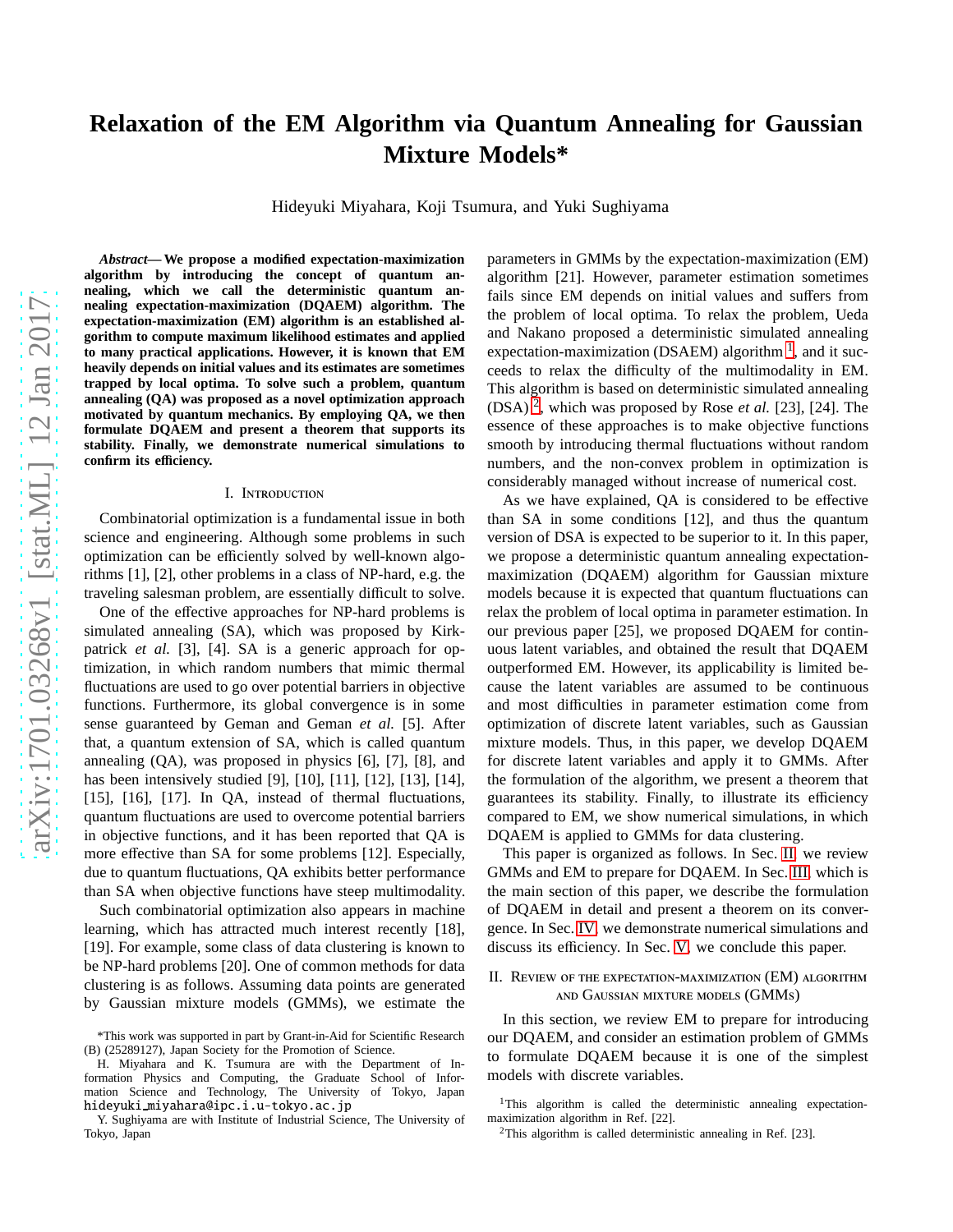# <span id="page-1-6"></span>*A. Maximum likelihood estimation (MLE) and the expectation-maximization (EM) algorithm*

The aim of this subsection is to describe EM because DQAEM is based on it. First, we review maximum likelihood estimation (MLE) briefly. Suppose we have *N* data points  $Y_{obs} = \{y^{(1)}, y^{(2)}, \dots, y^{(N)}\}$  and they are independent and identically distributed obeying  $p(y^{(i)}; \theta)$  where  $\theta$  is a parameter. Moreover we define  $p(y^{(i)}, \sigma^{(i)}; \theta)$  as the probability density functions for complete data with the unobservable variables  $\{\sigma^{(1)}, \sigma^{(2)}, \ldots, \sigma^{(N)}\}$ . Namely,  $p(y^{(i)}; \theta) =$  $\sum_{\sigma^{(i)} \in \Omega^{(i)}} p(y^{(i)}, \sigma^{(i)}; \theta)$ , where  $\Omega^{(i)}$  represents the domain of  $\sigma^{(i)}$ . Then the log likelihood function is given by

$$
\mathcal{L}(Y_{\text{obs}}; \theta) = \sum_{i=1}^{N} \log p(y^{(i)}; \theta)
$$

$$
= \sum_{i=1}^{N} \log \sum_{\sigma^{(i)} \in \Omega^{(i)}} p(y^{(i)}, \sigma^{(i)}; \theta). \tag{1}
$$

Note that *i* in  $y^{(i)}$  and  $\sigma^{(i)}$  is the index for each observed data point. MLE is a technique to estimate the parameter  $\theta$  in model distributions that maximize the log likelihood function  $\mathcal{L}(Y_{\text{obs}};\theta)$ .

In general, maximizing the log likelihood function  $\mathcal{L}(Y_{\text{obs}};\theta)$  with respect to  $\theta$  is difficult because it is sometimes a non-convex optimization, and then we replace it with its lower bound. Using Jensen's inequality, we have the following inequality

$$
\mathcal{L}(Y_{\text{obs}};\theta) = \sum_{i=1}^{N} \log \sum_{\sigma^{(i)} \in \Omega^{(i)}} P(\sigma^{(i)} | y^{(i)}; \theta') \frac{p(y^{(i)}, \sigma^{(i)}; \theta)}{P(\sigma^{(i)} | y^{(i)}; \theta')}
$$
  
\n
$$
\geq \sum_{i=1}^{N} \sum_{\sigma^{(i)} \in \Omega^{(i)}} P(\sigma^{(i)} | y^{(i)}; \theta') \log \frac{p(y^{(i)}, \sigma^{(i)}; \theta)}{P(\sigma^{(i)} | y^{(i)}; \theta')}
$$
  
\n
$$
\geq Q(\theta; \theta')
$$
  
\n
$$
- \sum_{i=1}^{N} \sum_{\sigma^{(i)} \in \Omega^{(i)}} P(\sigma^{(i)} | y^{(i)}; \theta') \log P(\sigma^{(i)} | y^{(i)}; \theta'),
$$
  
\n
$$
Q(\theta; \theta') = \sum_{i=1}^{N} \sum_{\sigma^{(i)} \in \Omega^{(i)}} P(\sigma^{(i)} | y^{(i)}; \theta') \log p(y^{(i)}, \sigma^{(i)}; \theta), \quad (2)
$$

where  $\theta'$  is an arbitrary parameter and  $P(\sigma^{(i)} | y^{(i)}; \theta')$  is the conditional probability. Then, the procedure of EM consists of the following two steps. The first one, which is called the E step, is to compute the conditional probability  $P(\sigma^{(i)} | y^{(i)}; \theta)$ by

$$
P(\sigma^{(i)}|y^{(i)};\theta') = \frac{p(y^{(i)}, \sigma^{(i)};\theta')}{p(y^{(i)};\theta')},
$$
  
\n
$$
p(y^{(i)};\theta') = \sum_{\sigma^{(i)} \in \Omega^{(i)}} p(y^{(i)}, \sigma^{(i)};\theta').
$$
\n(3)

Here we have used Bayes' rule. The second one, which is called the M step, is to maximize the *Q* function [\(2\)](#page-1-0) with respect to  $\theta$  instead of  $\mathcal{L}(Y_{\text{obs}};\theta)$ . Denoting the tentative estimated parameter at the *t*-th iteration by  $\theta^{(t)}$ , the estimated

## <span id="page-1-2"></span>**Algorithm 1** Expectation-maximization (EM) algorithm

- 1: initialize  $\theta^{(0)}$  and set  $t \leftarrow 0$
- 2: **while** convergence criterion is satisfied **do**
- 3: calculate  $P(\sigma^{(i)} | y^{(i)}; \theta^{(t)})$  (*i* = 1,...,*N*) with [\(3\)](#page-1-1) (E step)
- 4: calculate  $\theta^{(t+1)} = \arg \max_{\theta} Q(\theta; \theta^{(t)})$  where  $Q(\theta; \theta^{(t)})$ is  $(2)$  (M step)

5: **end while**

parameter is updated by

$$
\theta^{(t+1)} = \argmax_{\theta} Q(\theta; \theta^{(t)}).
$$

At the end of this subsection, we summarize EM in Algo. [1.](#page-1-2)

## <span id="page-1-5"></span>*B. Gaussian mixture models (GMMs)*

Here we introduce GMMs and its quantum mechanical representation. We follow the notations in Refs. [18], [19]. Let *y* and  $\sigma$  denote continuous observable and discrete unobservable variables. Here, we assume that  $Ω$ , which is the domain of  $\sigma$ , is given by  $\{1_k\}_{k=1}^K$ , where

$$
1_k = [\underbrace{0,\ldots,0}_{k-1},1,\underbrace{0,\ldots,0}_{K-k}]^\top,
$$

for  $k = 1, \ldots, K$ , and then the number of elements in  $\Omega$  is *K*. Specifically,  $\sigma = 1_k$  when  $\sigma$  denotes the *k*-th element in  $\Omega$ .

Using the above notation, the probability density function of GMMs is given by

$$
p(y; \theta) = \sum_{k=1}^{K} p(y | \sigma = 1_k; \theta) P(\sigma = 1_k; \theta),
$$

where

$$
p(y|\sigma = 1_k; \theta) = g(y; \mu_k, \Sigma_k),
$$
  
 
$$
P(\sigma = 1_k; \theta) = \pi_k \ (k = 1, ..., K),
$$

<span id="page-1-0"></span> ${\{\pi_k\}}_{k=1}^K$  satisfies  $\sum_k \pi_k = 1$ ,  $g(y; \mu_k, \Sigma_k)$  is a Gaussian function with mean  $\mu_k$  and covariance  $\Sigma_k$  for  $k = 1, ..., K$ , and  $\theta = {\pi_k, \mu_k, \Sigma_k}_{k=1}^K$ . The joint probability density function for GMMs is therefore given by

$$
p(y, \sigma; \theta) = \prod_{k} [p(y|\sigma = 1_k; \mu_k, \Sigma_k) p(\sigma = 1_k; \pi_k)]^{\sigma_k}
$$
  
= 
$$
\prod_{k} [\pi_k g(y; \mu_k, \Sigma_k)]^{\sigma_k},
$$
 (4)

where  $\sigma_k$  is the *k*-th element of  $\sigma$ .

<span id="page-1-1"></span>To introduce quantum fluctuations, we need to rewrite the above equations in the Hamiltonian formulation. Taking the logarithm of [\(4\)](#page-1-3), the Hamiltonian for GMMs can then be written as

<span id="page-1-4"></span><span id="page-1-3"></span>
$$
H(y, \sigma; \theta) = \sum_{k} h_k \sigma_k, \tag{5}
$$

where  $h_k = -\log{\pi_k g(y; \mu_k, \Sigma_k)}$  for  $k = 1, \ldots, K$ . Here, we introduce ket vectors, bra vectors and "spin" operators to rewrite [\(5\)](#page-1-4) in the manner of quantum mechanics. First, we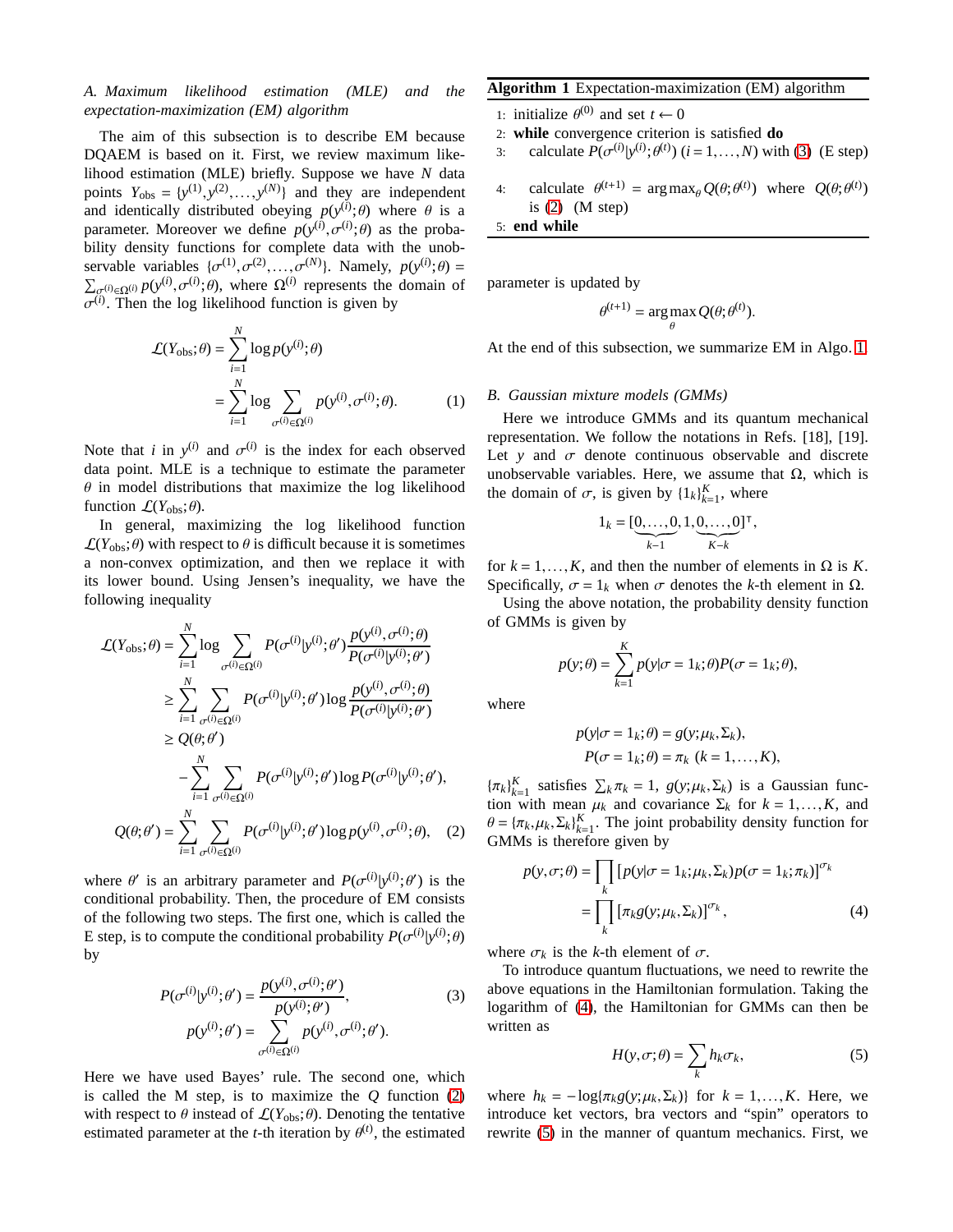define the ket vector  $|\sigma = 1_k\rangle$  by  $1_k$  and the "spin" operator  $\hat{\sigma}_k$  by

$$
\hat{\sigma}_k = |\sigma = 1_k \rangle \langle \sigma = 1_k|
$$
  
= diag(0, ..., 0, 1, 0, ..., 0),  
<sub>k-1</sub>

respectively, where the bra vector  $\langle \sigma = 1_j |$  satisfies the orthonormal condition  $\langle \sigma = 1_j | \sigma = 1_i \rangle = \delta_{ij}$ . Replacing  $\sigma$  with  $\hat{\sigma}$ , we have the Hamiltonian operator

$$
H(y, \hat{\sigma}; \theta) = \sum_{k} h_k \hat{\sigma}_k,
$$
  
= diag(h\_1, h\_2, ..., h\_K), (6)

and this satisfies

$$
\langle \sigma = 1_i | H(y, \hat{\sigma}; \theta) | \sigma = 1_j \rangle = h_i \delta_{ij},
$$

where  $\delta_{ij}$  is the Kronecker delta. We use this formulation to describe DQAEM in the following section. Note that a similar expression is presented in Ref. [26].

# <span id="page-2-0"></span>III. Deterministic quantum annealing expectation-maximization algorithm (DQAEM)

First, we formulate DQAEM by using the quantum representation described in the previous section. Then we discuss its stability by showing the monotonicity of the free energy during the algorithm.

## *A. Formulation*

In this subsection, we formulate DQAEM by employing the concept of quantum annealing [8] (also see App. [A\)](#page-5-0). First, we rewrite EM in the quantum representation. The log likelihood function [\(1\)](#page-1-5) is rewritten as

$$
\mathcal{L}(Y_{\text{obs}};\theta) = \sum_{i=1}^{N} \log \text{Tr}\left[p(y^{(i)}, \hat{\sigma}^{(i)}; \theta)\right].
$$
 (7)

Note that  $\text{Tr}[\cdot] = \sum_{k} \langle \sigma^{(i)} \rangle = 1_k | \cdot | \sigma^{(i)} \rangle = 1_k$ . As we have explained in Sec. [II-A,](#page-1-6) the *Q* function [\(2\)](#page-1-0) is maximized in the M step of EM. Similarly to [\(7\)](#page-2-1), the quantum representation of the *Q* function [\(2\)](#page-1-0) is given by

$$
Q(\theta;\theta') = \sum_{i=1}^N \text{Tr}\Big[P(\hat{\sigma}^{(i)}|y^{(i)};\theta')\log p(y^{(i)},\hat{\sigma}^{(i)};\theta)\Big],
$$

where

$$
p(y^{(i)}, \hat{\sigma}^{(i)}; \theta) = \exp\{- (H(y^{(i)}, \hat{\sigma}^{(i)}; \theta))\},\tag{8}
$$

.

and  $H(y^{(i)}, \hat{\sigma}^{(i)}; \theta)$  is in Eq. [\(6\)](#page-2-2). Furthermore, the conditional probability  $P(\hat{\sigma}^{(i)} | y^{(i)}; \theta)$  is computed using Bayes' rule. That is,

$$
P(\hat{\sigma}^{(i)}|y^{(i)};\theta) = \frac{p(y^{(i)}, \hat{\sigma}^{(i)};\theta)}{\mathcal{Z}^{(i)}(\theta)}
$$

Here, the normalization factor, which is called the partition function in physics, has the form

$$
\mathcal{Z}^{(i)}(\theta) = \text{Tr}\left[p(\mathbf{y}^{(i)}, \hat{\sigma}^{(i)}; \theta)\right].
$$

Now we begin to formulate DQAEM. To introduce quantum fluctuations, we add  $H'(\Gamma) = \Gamma \hat{\sigma}'$  whose  $\hat{\sigma}'$  satisfies  $[\hat{\sigma}_k, \hat{\sigma}'] \neq 0$  for  $k = 1, ..., K$  to the original Hamiltonian *H*, and then [\(8\)](#page-2-3) is converted to

$$
p_{\Gamma}(y^{(i)}, \hat{\sigma}^{(i)}; \theta) = \exp\{- (H(y^{(i)}, \hat{\sigma}^{(i)}; \theta) + H'(\Gamma))\}.
$$
 (9)

In MLE, the log likelihood function [\(7\)](#page-2-1) is optimized. On the other hand, the objective function in DQAEM, which is called the free energy, is given by

$$
F_{\Gamma}(\theta) = -\log \mathcal{Z}_{\Gamma}(\theta),
$$

<span id="page-2-2"></span>where

$$
\begin{aligned} \mathcal{Z}_{\Gamma}(\theta) &= \prod_{i=1}^{N} \mathcal{Z}_{\Gamma}^{(i)}(\theta), \\ \mathcal{Z}_{\Gamma}^{(i)}(\theta) &= \text{Tr} \left[ p_{\Gamma}(\mathbf{y}^{(i)}, \hat{\sigma}^{(i)}; \theta) \right] \end{aligned}
$$

By taking in into account  $H'(0) = 0$  and comparing to Eq. [\(7\)](#page-2-1), we obtain the relation between the free energy and the log likelihood function as

$$
F_{\Gamma=0}(\theta) = -\mathcal{L}(Y_{\text{obs}};\theta). \tag{10}
$$

<span id="page-2-6"></span><span id="page-2-4"></span>.

Thus we can say that the negative free energy at  $\Gamma = 0$  is the log likelihood function.

Next, we define the function  $U_{\Gamma}(\theta; \theta')$  to formulate DQAEM, which corresponds to the *Q* function in EM. Using [\(9\)](#page-2-4), the function  $U_{\Gamma}(\theta; \theta')$  has the form

$$
U_{\Gamma}(\theta; \theta') = \sum_{i=1}^{N} \text{Tr}\left[P_{\Gamma}(\hat{\sigma}^{(i)}|\mathbf{y}^{(i)}; \theta') \log p_{\Gamma}(\mathbf{y}^{(i)}, \hat{\sigma}^{(i)}; \theta)\right], \quad (11)
$$

where

<span id="page-2-5"></span>
$$
P_{\Gamma}(\hat{\sigma}^{(i)}|\mathbf{y}^{(i)};\theta) = \frac{p_{\Gamma}(\mathbf{y}^{(i)},\hat{\sigma}^{(i)};\theta)}{\mathcal{Z}_{\Gamma}^{(i)}(\theta)}.
$$
 (12)

<span id="page-2-1"></span>Then DQAEM is composed of the following two steps. The first one is to compute the conditional probability [\(12\)](#page-2-5), and this is called the E step of DQAEM. The second one is to update the parameter  $\theta^{(t)}$  by minimizing the function  $U_{\Gamma}(\theta; \theta')$  [\(11\)](#page-2-6). That is,

$$
\theta^{(t+1)} = \arg\min_{\theta} U_{\Gamma}(\theta, \theta^{(t)}),
$$

and this is called the M step in DQAEM. Furthermore, we decrease Γ during the iterations. We summarize DQAEM in Algo. [2.](#page-3-1)

#### *B. Convergence theorem*

<span id="page-2-3"></span>We have proposed DQAEM in the previous subsection. Here, we present the theorem that guarantees its stability via iterations.

*Theorem 1:* Let  $\theta^{(t+1)}$  = argmin<sub> $\theta$ </sub> *U*<sub>Γ</sub>( $\theta$ ; $\theta^{(t)}$ ) ). Then  $F_{\Gamma}(\theta^{(t+1)}) \leq F_{\Gamma}(\theta^{(t)})$  holds. Moreover, the equality holds if and only if  $U_{\Gamma}(\theta^{(t+1)}; \theta^{(t)}) = U_{\Gamma}(\theta^{(t)}; \theta^{(t)})$ and  $S_{\Gamma}(\theta^{(t+1)}; \theta^{(t)}) = S_{\Gamma}(\theta^{(t)}; \theta^{(t)})$ , where  $S_{\Gamma}(\theta; \theta') =$  $\sum_{i=1}^N \text{Tr}\Big[P_\Gamma(\hat{\sigma}^{(i)}|y^{(i)};\theta')\log P_\Gamma(\hat{\sigma}^{(i)}|y^{(i)};\theta)\Big].$ 

This theorem insists that DQAEM converges at least the global optimum or a local optimum. We mention that the global convergence of EM is discussed by Dempster *et al.* [21] and Wu [27], and their discussions apply to DQAEM.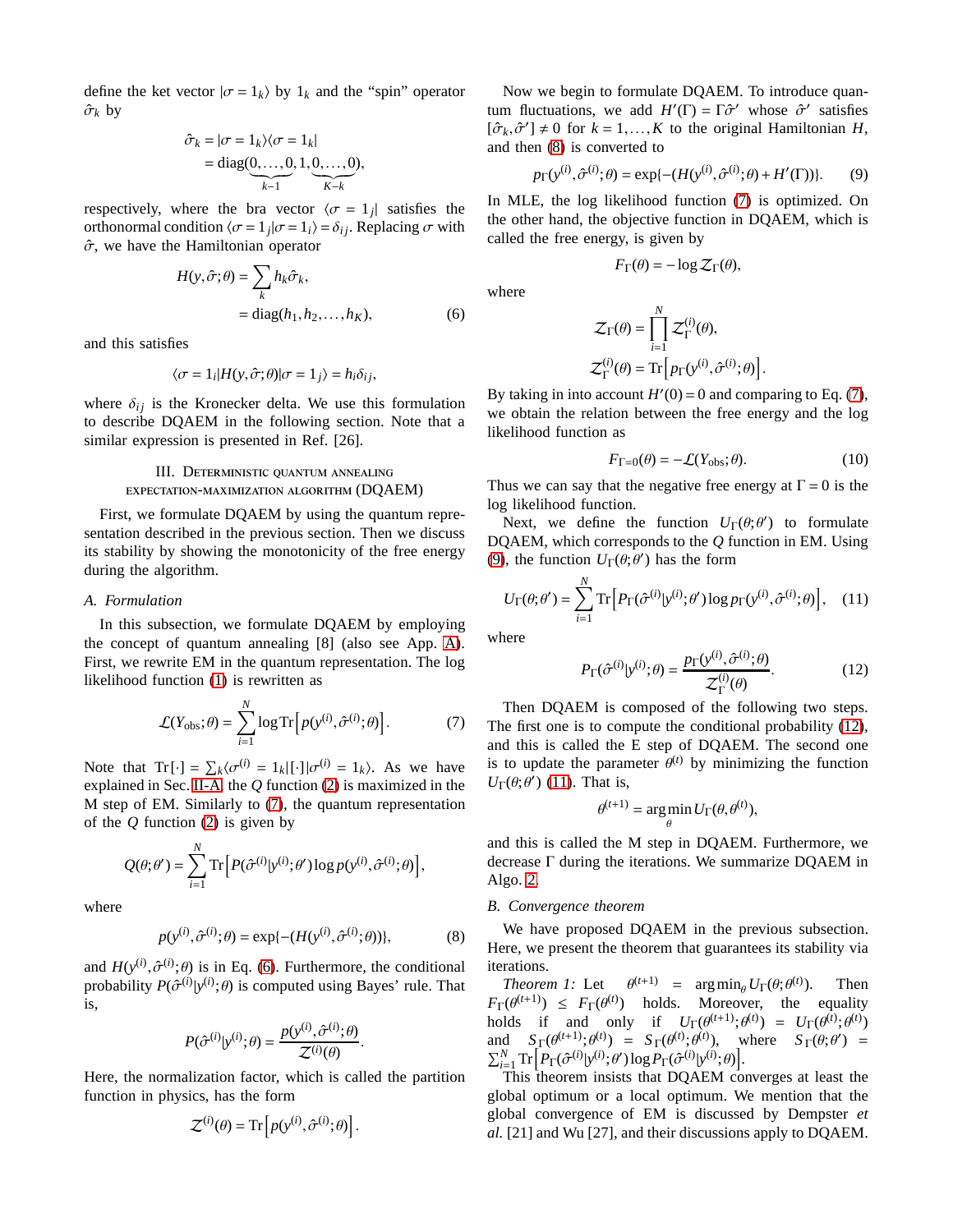<span id="page-3-1"></span>**Algorithm 2** Deterministic quantum annealing expectationmaximization (DQAEM) algorithm

1: set  $\Gamma$  ←  $\Gamma$ <sub>init</sub>

- 2: initialize  $\theta^{(0)}$  and set  $t \leftarrow 0$
- 3: **while** convergence criteria is satisfied **do**
- 4: calculate  $P_{\Gamma}(\hat{\sigma}^{(i)} | y^{(i)}; \theta^{(t)})$  (*i* = 1,...,*N*) with [\(12\)](#page-2-5) (E step)
- 5: calculate  $\theta^{(t+1)} = \arg \min_{\theta} U_{\Gamma}(\theta; \theta^{(t)})$  with [\(11\)](#page-2-6) (M step)
- 6: decrease Γ
- <span id="page-3-0"></span>7: **end while**

### IV. Numerical simulations

In this section, we carry out numerical simulations to confirm the performance of DQAEM. In the first subsection, we present the setup of numerical simulations, and, in the following subsection, we provide numerical results.

#### *A. Mathematical setup*

We estimate the parameters of GMMs by using both DQAEM and EM. Suppose *N* data points  $Y_{obs}$  =  $\{y^{(1)}, y^{(2)}, \ldots, y^{(N)}\}$  are identically sampled by GMMs with  $K = 3$ . Here, a GMM is given by [\(4\)](#page-1-3). In EM, the updating equations for  $\theta = {\pi_k, \mu_k, \Sigma_k}_{k=1}^K$  are determined by the derivative of the  $Q$  function [\(2\)](#page-1-0) with respect to  $\theta$ . The parameter  $\theta^{(t+1)}$  of GMMs at the  $t+1$ -th iteration is then given by

$$
\pi_k^{(t+1)} = \frac{1}{N} \sum_{i=1}^N P(\sigma^{(i)} = 1_k | y^{(i)}; \theta^{(t)}),
$$
\n(13)

$$
\mu_k^{(t+1)} = \frac{\sum_{i=1}^N y^{(i)} P(\sigma^{(i)} = 1_k | y^{(i)}; \theta^{(t)})}{\sum_{i=1}^N P(\sigma^{(i)} = 1_k | y^{(i)}; \theta^{(t)})},
$$
\n(14)

$$
\Sigma_{k}^{(t+1)} = \frac{\sum_{i=1}^{N} (y^{(i)} - \mu_{k}^{(t+1)})(y^{(i)} - \mu_{k}^{(t+1)})^{\top} P(\sigma^{(i)} = 1_{k}|y^{(i)}; \theta^{(t)})}{\sum_{i=1}^{N} P(\sigma^{(i)} = 1_{k}|y^{(i)}; \theta^{(t)})},
$$
\n(15)

where  $\theta^{(t)}$  is the tentative estimated parameter at the *t*-th iteration.

In DQAEM, the updating equations for  $\theta$  are determined by the derivative of the function  $U_{\Gamma}(\theta, \theta')$  in [\(11\)](#page-2-6) with respect to  $\theta$ , and then  $P(\sigma^{(i)} = 1_k | y^{(i)}; \theta^{(t)})$  in [\(13\)](#page-3-2), [\(14\)](#page-3-3) and [\(15\)](#page-3-4) are replaced by  $P_{QA}(\sigma^{(i)} = 1_k | y^{(i)}; \theta^{(t)}) = \langle \sigma^{(i)} \rangle$  $1_k$ | $P_{\Gamma}(\hat{\sigma}^{(i)} | y^{(i)}; \theta^{(t)}) | \sigma^{(i)} = 1_k$ }. That is, the updating equations for DQAEM are given by

$$
\pi_k^{(t+1)} = \frac{1}{N} \sum_{i=1}^N P_{\text{QA}}(\sigma^{(i)} = 1_k | y^{(i)}; \theta^{(t)}),
$$
\n
$$
\mu_k^{(t+1)} = \frac{\sum_{i=1}^N y^{(i)} P_{\text{QA}}(\sigma^{(i)} = 1_k | y^{(i)}; \theta^{(t)})}{\sum_{i=1}^N P_{\text{QA}}(\sigma^{(i)} = 1_k | y^{(i)}; \theta^{(t)})},
$$
\n
$$
\Sigma_k^{(t+1)} = \frac{\sum_{i=1}^N (y^{(i)} - \mu_k^{(t+1)})(y^{(i)} - \mu_k^{(t+1)})^\mathsf{T} P_{\text{QA}}(\sigma^{(i)} = 1_k | y^{(i)}; \theta^{(t)})}{\sum_{i=1}^N P_{\text{QA}}(\sigma^{(i)} = 1_k | y^{(i)}; \theta^{(t)})}.
$$

Note that the quantum effects for parameter estimation comes from  $P_{\text{QA}}(\sigma^{(i)} = 1_k | y^{(i)}; \theta^{(i)})$ . The annealing parameter  $\Gamma$  are varied from initial values to 0 via iterations.

<span id="page-3-5"></span>TABLE I: Ratios of success and failure for DQAEM and EM.

|    |                | <b>DOAEM</b>           |                     |                       |
|----|----------------|------------------------|---------------------|-----------------------|
|    |                | <b>Success</b>         | Fail                | Total                 |
| EM | <b>Success</b> | 55.9 %                 | 07<br>$\frac{0}{0}$ | 56.6 %                |
|    | Fail           | 41.5 %                 | $9\%$               | $\frac{0}{0}$<br>43.4 |
|    | Total          | $\%$<br>$\overline{A}$ | 2.6 %               | $\frac{0}{6}$         |

In this section, assume that, in matrix notation,  $\hat{\sigma}'$  is given by

$$
\sigma' = \begin{bmatrix} 0 & 1 & 1 \\ 1 & 0 & 1 \\ 1 & 1 & 0 \end{bmatrix}.
$$

Obviously  $[\hat{\sigma}_k, \hat{\sigma}'] \neq 0$  is satisfied. Note that the size of the Hamiltonian is determined by assumed number of mixtures.

#### *B. Numerical results*

In this subsection, using the data set shown in Fig.  $1(a)$ , we compare DQAEM, EM, and DSAEM, which was proposed in Ref. [22]. This data set is generated by the GMM that consists of three two-dimensional Gaussian functions whose means are  $(X, Y) = (-3, 0), (0, 0)$  and  $(3, 0)$ . Here we set  $\Gamma_{init} =$ 1.0 in DQAEM to discuss the effect of quantum fluctuations simply. We also choose the annealing parameter in DSAEM as  $\beta_{init} = 0.7$ . Note that, in DSAEM, the annealing parameter is given by temperature. Furthermore, we exponentially vary  $β$  and Γ to 1 and 0, respectively. We plot transitions of the log likelihood functions of EM and the negative free energies of DSAEM and DQAEM in Fig. [1\(](#page-4-1)b) by red lines, orange lines, and blue lines, respectively. The value of −712.1 depicted by the green line in Fig. [1\(](#page-4-1)b) is the optimal value in these numerical simulations. DQAEM, EM, and DSAEM give the optimal estimate or suboptimal estimates depending on initial optimization values.

<span id="page-3-4"></span><span id="page-3-3"></span><span id="page-3-2"></span>To understand visually how DQAEM and EM behave in parameter estimation, we illustrate estimated Gaussian functions in the case where the log likelihood function is −712.1 in Fig. [2\(](#page-4-2)a) and in one of the cases where the log likelihood function is lower than the optimal value in Fig. [2\(](#page-4-2)b). The case demonstrated in Fig. [2\(](#page-4-2)b) clearly fails in data clustering.

However, the ratios of success for DQAEM, EM, and DSAEM are much different. To see the ratios of success and failure for DQAEM and EM, we performed DQAEM and EM with same initial optimization values 1000 times, respectively, and summarized the results in Table [I.](#page-3-5) Here, we have defined the "success" of DQAEM and EM when square errors between the estimated means of three Gaussian functions and the true means are less than 0.3 times the covariances of three Gaussian functions. Table [I](#page-3-5) shows that DQAEM succeeds with the ratio of 97.4 % while EM succeeds with the ratio of 56.6 %, and that DQAEM is superior to EM. In Table [II,](#page-4-3) we show the ratios of success for DQAEM, EM, and DSAEM in parameter estimation. This table also shows that DQAEM is superior to DSAEM.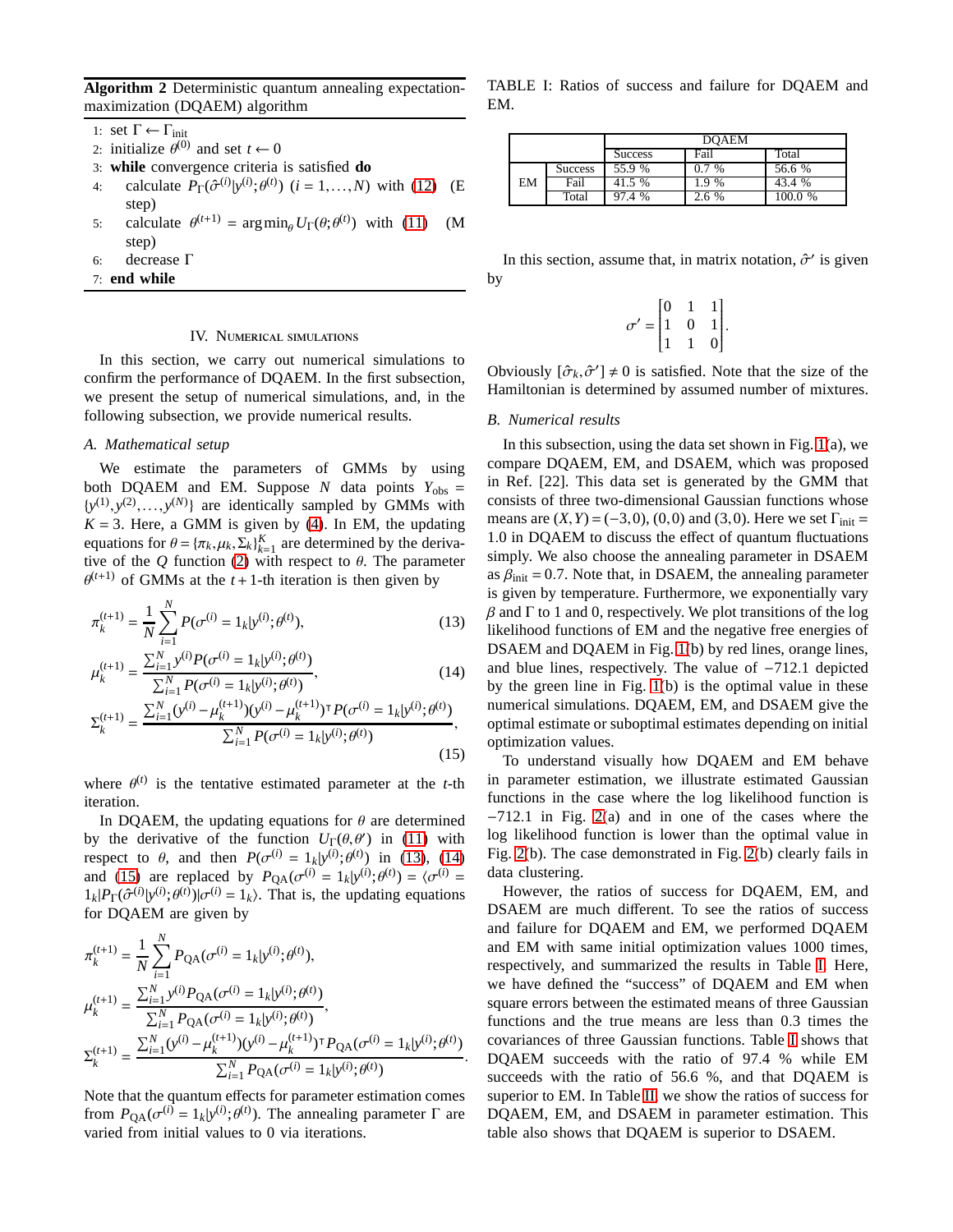<span id="page-4-1"></span>

Fig. 1: (a) Data set generated by three Gaussian functions whose means are  $(X, Y) = (-3, 0)$ ,  $(0, 0)$  and  $(3, 0)$ . (b) Number of iterations (log scale) vs typical transitions of the log likelihood functions in EM and the negative free energies in DSAEM and DQAEM.

<span id="page-4-3"></span>TABLE II: Ratios of success for DQAEM, EM and DSAEM.

| $\sqrt{1}$ | %<br>h |  |
|------------|--------|--|

## V. Conclusion

<span id="page-4-0"></span>In this paper, we have proposed the deterministic quantum annealing expectation-maximization (DQAEM) algorithm for Gaussian mixture models (GMMs) to relax the problem of local optima of the expectation-maximization (EM) algorithm by introducing the mechanism of quantum fluctuations into EM. Although we have limited our attention to GMMs in this paper to simplify the discussion, the derivation presented in this paper can be straightforwardly applied to any models which have discrete latent variables. After formulating DQAEM, we have presented the theorem that guarantees its convergence. We then have given numerical simulations to show its efficiency compared to EM and DSAEM. It is expect that the combination of DQAEM and DSAEM gives better performance than DQAEM. Finally, one of our future works is a Bayesian extension of this

<span id="page-4-2"></span>

Fig. 2: Estimated Gaussian functions (a) in the case where the log likelihood function is the value of −712.1 and (b) in one of the cases where the log likelihood function is lower than the optimal value. Green crosses and blue lines represent the estimated means and covariances, respectively.

work. In other words, we are going to propose a deterministic quantum annealing variational Bayes inference.

#### **REFERENCES**

- [1] E. W. Dijkstra, "A note on two problems in connexion with graphs," *Numerische mathematik*, vol. 1, no. 1, pp. 269–271, 1959.
- [2] J. B. Kruskal, "On the shortest spanning subtree of a graph and the traveling salesman problem," *Proceedings of the American Mathematical Society*, vol. 7, no. 1, pp. 48–50, 1956. [Online]. Available: http://[www.jstor.org](http://www.jstor.org/stable/2033241)/stable/2033241
- [3] S. Kirkpatrick, C. D. Gelatt, and M. P. Vecchi, "Optimization no. 4598, pp. 671–680, 1983. [Online]. Available: http://[www.sciencemag.org](http://www.sciencemag.org/content/220/4598/671.abstract)/content/220/4598/671.abstract
- [4] S. Kirkpatrick, "Optimization by simulated annealing: Quantitative studies," *Journal of Statistical Physics*, vol. 34, no. 5-6, pp. 975–986, 1984. [Online]. Available: http://dx.doi.org/10.1007/[BF01009452](http://dx.doi.org/10.1007/BF01009452)
- [5] S. Geman and D. Geman, "Stochastic relaxation, gibbs distributions, and the bayesian restoration of images," *Pattern Analysis and Machine Intelligence, IEEE Transactions on*, vol. PAMI-6, no. 6, pp. 721–741, Nov 1984.
- [6] B. Apolloni, C. Carvalho, and D. de Falco, "Quantum stochastic optimization," *Stochastic Processes and their Applications*, 33, no. 2, pp. 233-244, 1989. [Online]. Available: http://[www.sciencedirect.com](http://www.sciencedirect.com/science/article/pii/0304414989900409)/science/article/pii/0304414989900409